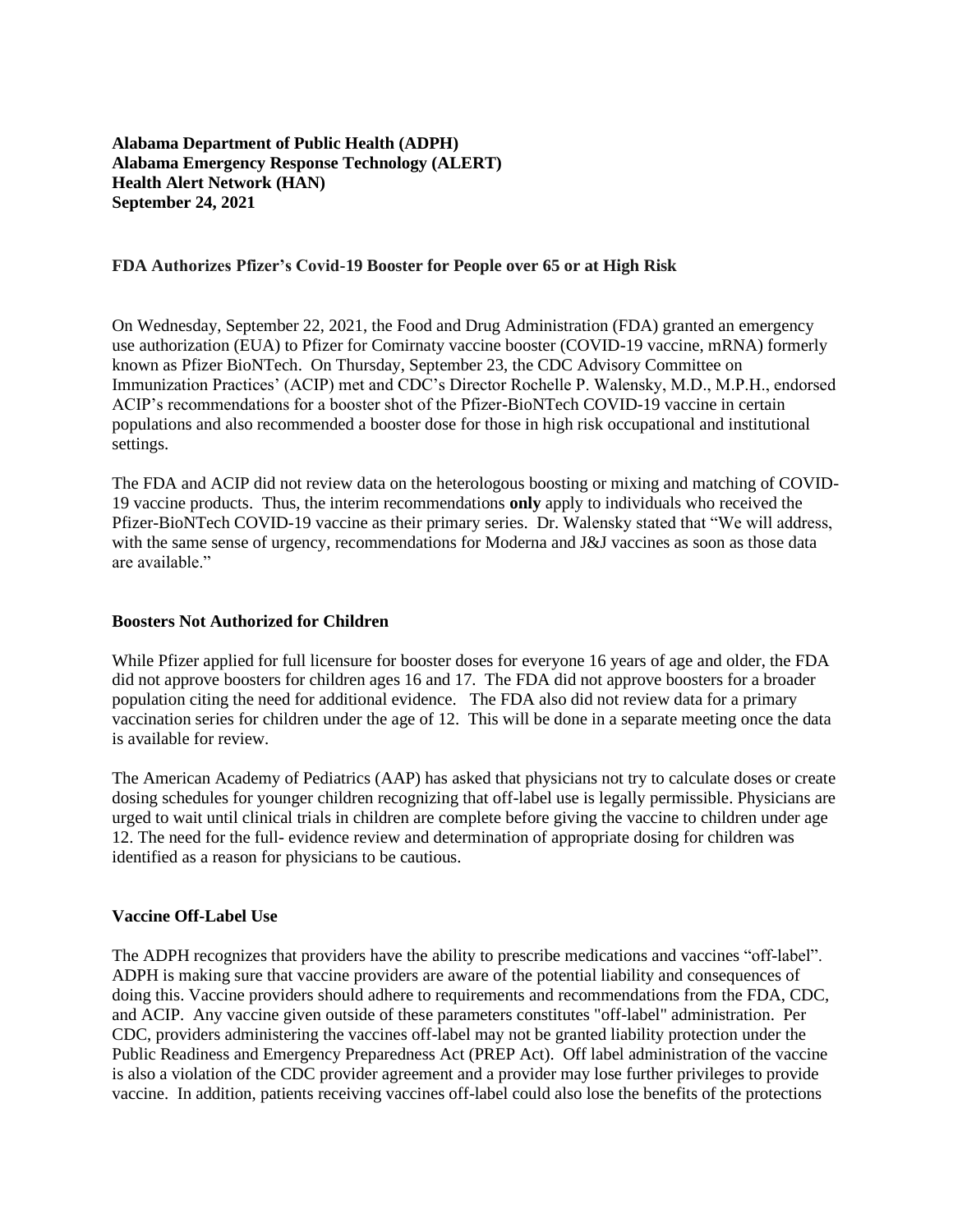provided under the Countermeasures Injury Compensation Program (CICP) in the rare event of injury or harm.

For additional information on the PREP Act please visit

<https://www.phe.gov/Preparedness/legal/prepact/Pages/default.aspx> and for additional information on the CICP please visit<https://www.hrsa.gov/cicp/>

# **Qualification for Booster Doses and Additional 3rd Doses**

The Advisory Committee on Immunization Practices (ACIP) and the Centers for Disease Control and Prevention recognizes distinct differences between "additional doses" versus "booster doses". An "additional mRNA dose" following an initial vaccine series is given to people who may not have had a strong enough immune response after receiving the initial vaccine series. A "booster dose" is a supplemental dose given to groups whose immune response has weakened over time.

*Effective immediately, a physician's order or completion of the mRNA Vaccine Attestation Form is no longer needed for Booster or Additional 3rd Doses.*

# **Qualification for Booster Doses**

CDC recommends:

- people 65 years and older and residents in long-term care settings **should** receive a booster shot of Pfizer-BioNTech's COVID-19 vaccine at least 6 months after their Pfizer-BioNTech primary series,
- people aged 50–64 years with [underlying medical conditions](https://www.cdc.gov/coronavirus/2019-ncov/need-extra-precautions/people-with-medical-conditions.html) **should** receive a booster shot of Pfizer-BioNTech's COVID-19 vaccine at least 6 months after their Pfizer-BioNTech primary series,
- people aged 18–49 years with [underlying medical conditions](https://www.cdc.gov/coronavirus/2019-ncov/need-extra-precautions/people-with-medical-conditions.html) **may** receive a booster shot of Pfizer-BioNTech's COVID-19 vaccine at least 6 months after their Pfizer-BioNTech primary series, based on their individual benefits and risks, and
- people aged 18-64 years who are at increased risk for COVID-19 exposure and transmission because of occupational or institutional setting **may** receive a booster shot of Pfizer-BioNTech's COVID-19 vaccine at least 6 months after their Pfizer-BioNTech primary series, based on their individual benefits and risks.

## **Qualification for Additional 3rd Doses**

CDC recommends that:

- people on active treatment for solid tumor and hematologic malignancies
- people with a solid-organ transplant and taking immunosuppressive therapy

• people with CAR-T-cell or hematopoietic stem cell transplant (within 2 years of transplantation or taking immunosuppression therapy)

• people who have moderate or severe primary immunodeficiency (such as DiGeorge syndrome, Wiskott-Aldrich syndrome)

• people who have advanced or untreated HIV infection